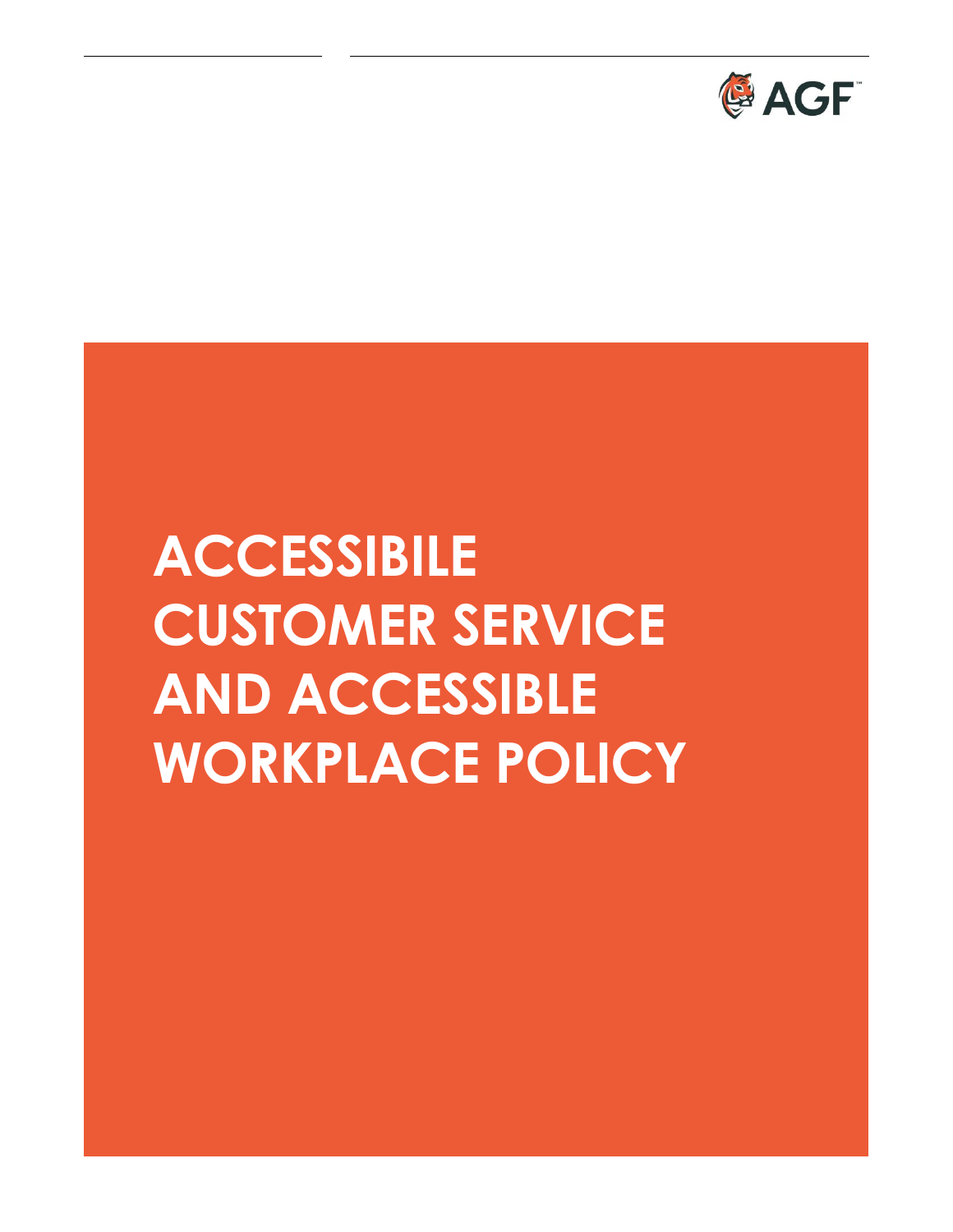

# **AGF Accessible Customer Service and Accessible Workplace Policy**

# **1.0 AGF's Commitment**

AGF is committed to providing and maintaining a respectful environment, where there are no known barriers for people with Disabilities. Whether a person's Disability is apparent or not AGF is committed to providing everyone with the same opportunities and access to our workplace, employment opportunities, and services.

In fulfilling our commitment, we will identify and remove obstacles to accessibility for all persons with Disabilities, putting in place policies, practices and procedures to ensure that all persons are treated in a manner that maintains their dignity and independence.

We further commit to providing people with Disabilities the same opportunity to access our services in the same place, and in a similar way, as other customers and employees.

AGF is committed to meeting the requirements of the *Accessibility for Ontarians with Disabilities Act, 2005* (the "*AODA*") and similar or related standards and regulations. While the AODA is specific to the province of Ontario, we believe in holding ourselves to the highest provincial standard across our workplaces within Canada. Where there are differences between this policy and the applicable provincial legislation, provincial legislation will, at a minimum, be adhered to and applied.

#### **2.0 Definitions**

As used in this policy:

#### **"Disability"** means:

- a) Any degree of physical Disability, infirmity, malformation or disfigurement that is caused by bodily injury, bird defect or illness and, without limiting the generality of the foregoing, includes diabetes mellitus, epilepsy, a brain injury, and degree of paralysis, amputation, lack of physical co-ordination, blindness or visual impediment, deafness or hearing impediment, muteness or speech impediment, or physical reliance on a guide dog or other Service Animal or on a wheelchair or other remedial appliance or device,
- b) A condition of mental impairment or a developmental Disability;
- c) A learning Disability, or dysfunction in one or more of the processes involved in understanding or using symbols or spoken language;
- d) A mental disorder, or;
- e) An injury or Disability for which benefits were claimed or received under the insurance plan established under the *Workplace Safety and Insurance Act, 1997*.

"**Service Animal"** means an animal acting as a Service Animal for a person with a Disability.

"**Support Person**" means in relation to a person with a Disability, another person who accompanies him or her in order to help with communication, mobility, personal care or medical needs or with access to goods or services.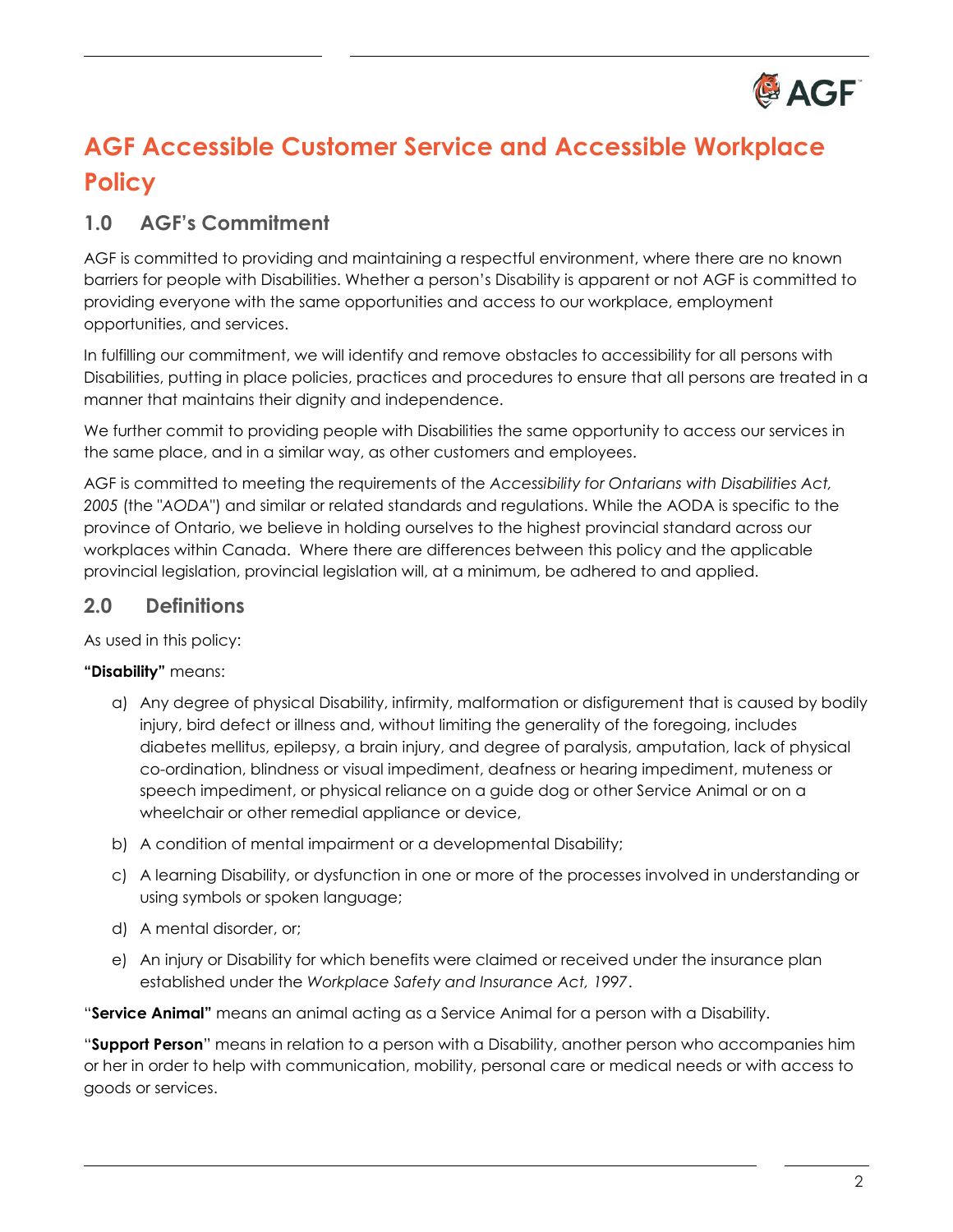

"**Assistive Device**" means a devise used to assist a person with a Disability in carrying out activities or in accessing the services of persons or organizations.

# **3.0 Application of the Policy**

This Policy applies to anyone who works at AGF which includes; employees, contractors, volunteers (paid and unpaid), casual and part-time employees. Individuals who are contracted to work at AGF through an agency are also expected to abide by this policy. The aforementioned group of people are referred to as 'workers' in this policy.

The policy covers the following major areas:

- Roles and Responsibilities;
- Policy Principles;
- The Customer Service Standard;
- The Employment Standard;
- The Design of Public Spaces Standard;
- Modifications to this or other policies;
- Feedback Process;
- Investigation and Reporting; and
- Review and Approval.

#### **4.0 Roles and Responsibilities**

Meeting the accessibility needs of people with Disabilities is every worker's responsibility and every worker is responsible for understanding this Policy. Every worker is also expected to be compliant with policy reviews and/or required training. The following list of responsibilities is not intended to be exhaustive:

# **5.0 Policy Principles**

AGF will ensure that this policy and any related practices or procedures are consistent with the following core principles:

- *Dignity:* people with Disabilities should be treated as valued customers who are as deserving of effective and full service as other customers.
- *Independence:* services must be provided without the control or influence of others, and the freedom of people with Disabilities to make their own decisions must be respected.
- *Integration:* people with Disabilities must be able to benefit from services in the same place and the same or similar manner as other customers, whenever possible.
- *Equality of Opportunity:* people with Disabilities must be given an opportunity equal to that given to others to obtain, use and benefit from services.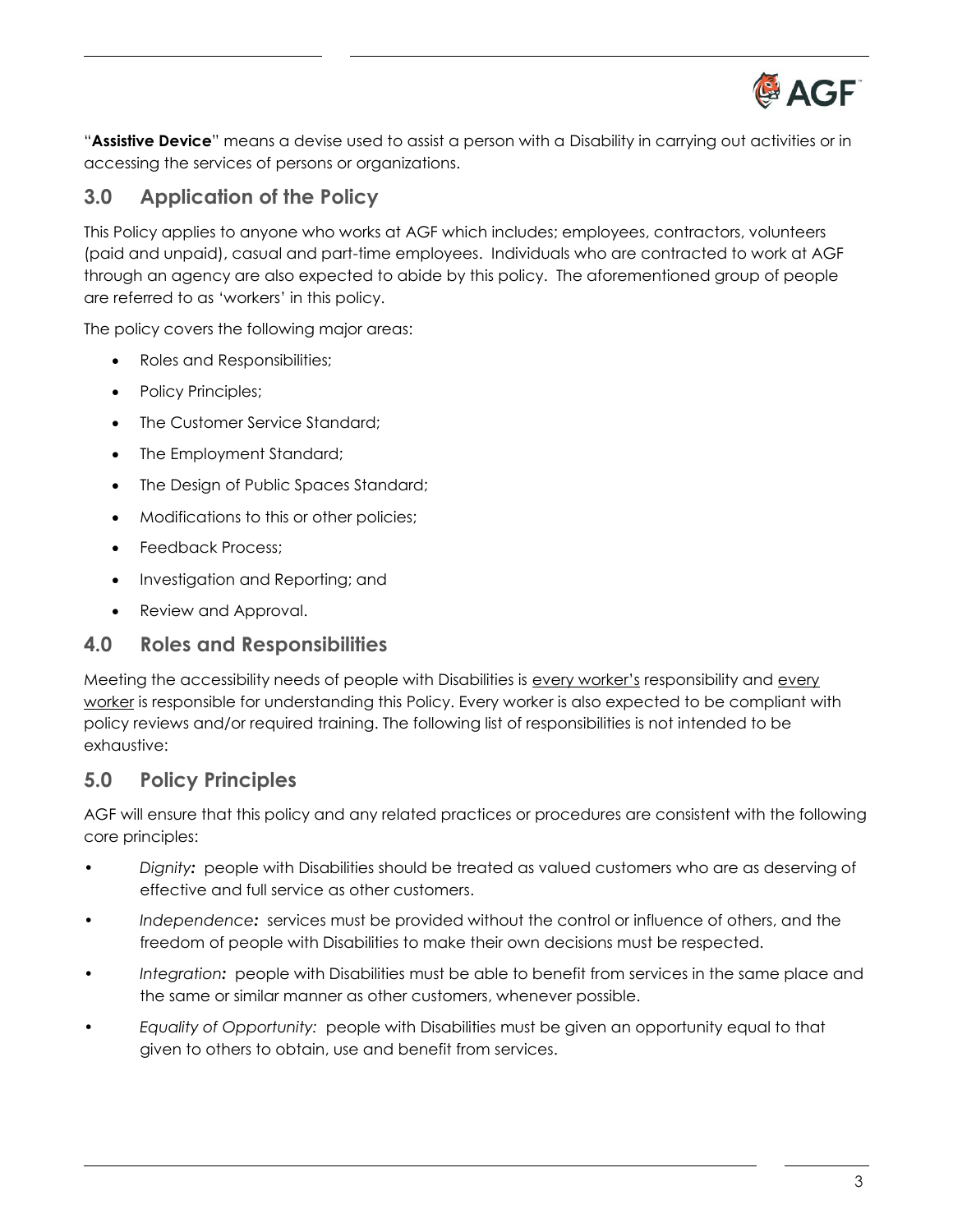

# **6.0 The Customer Service Standard**

Workers at AGF are expected to create an environment and provide services to people with Disabilities in a manner that allows them to access our products and services with dignity and respect. AGF is committed to excellence in serving all of its customers, including those with Disabilities, and will do so in the following ways:

#### **6.1 Information and Communication**

We will communicate with people with Disabilities in ways that take into account their Disability. Our commitment spans all communications, including the provision of emergency procedures, plans and public safety information and ensuring that our websites and web content meet the Integrated Accessibility Standards.

Workers will participate in the training provided which will cover the best ways to interact with individuals with a Disability taking into account their specific Disability as well as how best to communicate with customers with a Disability.

#### **6.2 Assistive Devices**

We are committed to serving people with Disabilities who use Assistive Devices to obtain, use or benefit from our services. We will ensure that workers are trained and familiar with various Assistive Devices that may be used by customers with Disabilities while accessing our services, such as accessible toilets/elevators, specialized seating plans at onsite meetings/events, office computer equipment, printed documents and handwritten note-taking for communication.

AGF is open to consulting with customers regarding any reasonable accessibility needs upon request.

#### **6.3 Billing and Statements**

We are committed to providing accessible invoices and statements to all of our customers. For this reason, they will be provided in the following formats upon request: hardcopy, softcopy, large print and e-mail (where appropriate). AGF is open to consulting with customers regarding any reasonable accessibility needs upon request.

We will answer any questions customers may have about the content of the invoice or statement in person, by telephone, email or other means that meets the customer's accessibility requirements and protects the confidentiality and privacy of their information.

#### **6.4 Use of Service Animals and Support Persons**

We are committed to welcoming people with Disabilities who are accompanied by a Service Animal on the parts of our premises that are open to the public and other third parties, unless the Service Animal is otherwise excluded by law. If a Service Animal is excluded, we will explain to the customer why exclusion is necessary, and explore alternative measures of accommodation. If it is not readily apparent that the animal is a Service Animal, we may ask the person with a Disability for a letter from a physician or nurse confirming that the person requires the animal for reasons relating to his or her Disability.

We are committed to welcoming people with Disabilities who are accompanied by a Support Person. Any person with a Disability who is accompanied by a Support Person will be allowed to enter the parts of our premises that are open to the public and other third parties with his or her Support Person. At no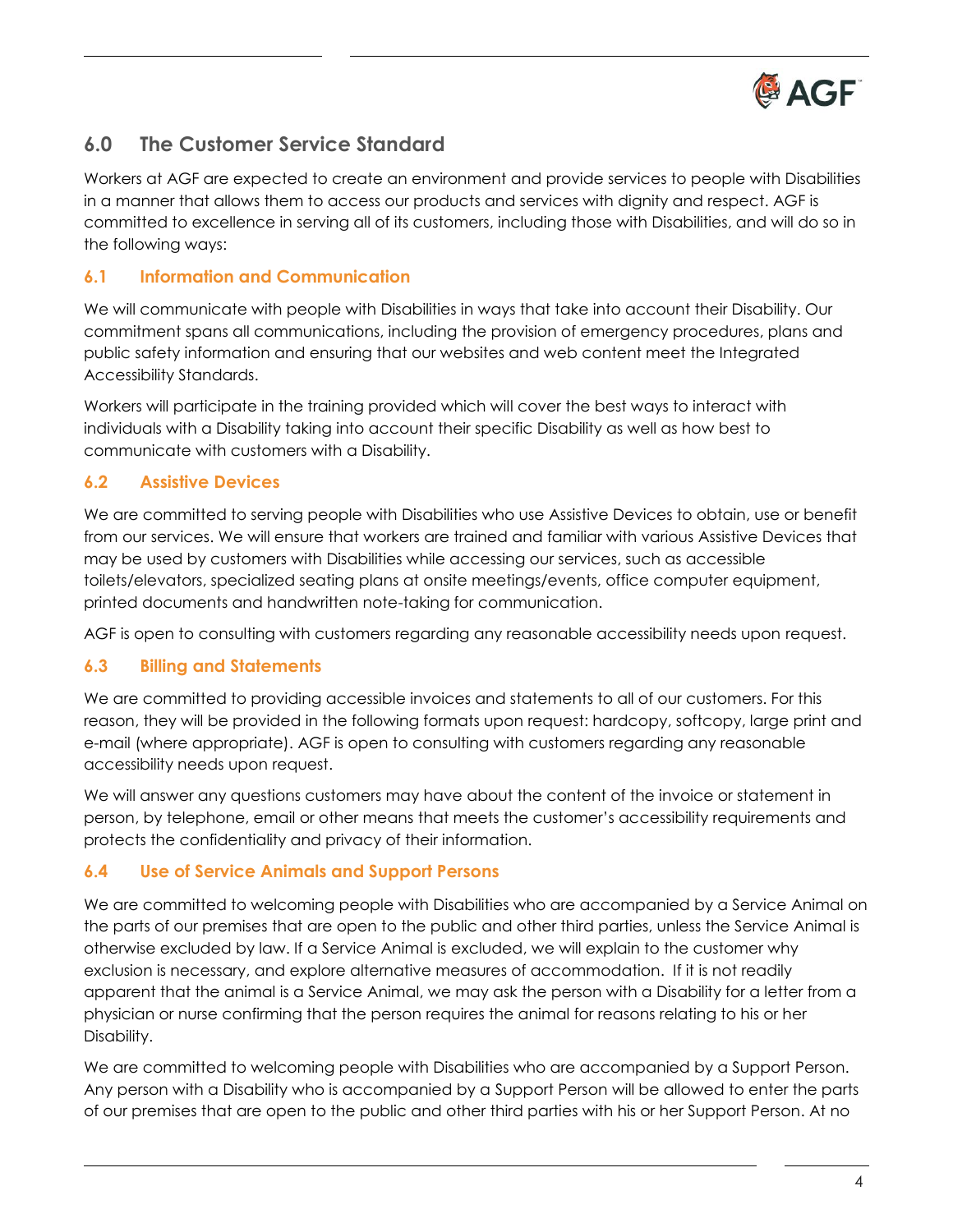

time will a person with a Disability who is accompanied by a Support Person be prevented from having access to his or her Support Person while on our premises.

We will also ensure that all staff, volunteers and others dealing with the public are properly trained in how to interact with people with Disabilities who are accompanied by a Service Animal or Support Person.

#### **6.5 Notice of Temporary Disruption**

AGF will provide customers with notice in the event of a planned or unexpected disruption in the facilities or services usually used by people with Disabilities. This notice will include information about the reason for the disruption, its anticipated duration, and a description of alternative facilities or services, if available. The notice will be placed at all public entrances and service counters on our premises as well as on our website.

#### **6.6 Notice of Availability and Format of Documents**

AGF houses a number of commonly used, pre-transcribed documents in alternate formats and can provide these documents within 3 business days if requested. Time scales for 'ad-hoc' alternate formats of documents will vary, depending on the nature of the request and can take up to 3 weeks.

#### **6.7 Training for Staff**

AGF will provide training to all workers and those who are involved in the development and approvals of customer service policies, practices and procedures. Training will be appropriate to the duties of the worker and will cover both the *Human Rights Code* as it relates to persons with a Disability, and the AODA (and its Integrated Accessibility Standards regulation). Training is provided annually (or when changes are made to the applicable policy, practice or procedure) as well as part of AGF's onboarding process, where the training will take place as early as practical following the commencement of work.

Training will include the following:

- The purposes of the AODA and the requirements of the customer service standard;
- How to interact and communicate with people with various types of Disabilities;
- How to interact with people with Disabilities who use an Assistive Device or require the assistance of a Service Animal or a Support Person;
- How to use the Assistive Devices provided by AGF;
- What to do if a person with a Disability is having difficulty in accessing AGF's services; and
- AGF Management's policies, practices and procedures relating to the customer service standard.

The Company will ensure that accurate and up-to-date training records are kept. These records will include the dates of the training and the number of individuals to whom the training was provided.

# **7.0 The Employment Standard**

AGF provides equal support to workers with Disabilities as it does to customers with Disabilities. In fact our support for workers starts when they are candidates seeking employment. During the recruitment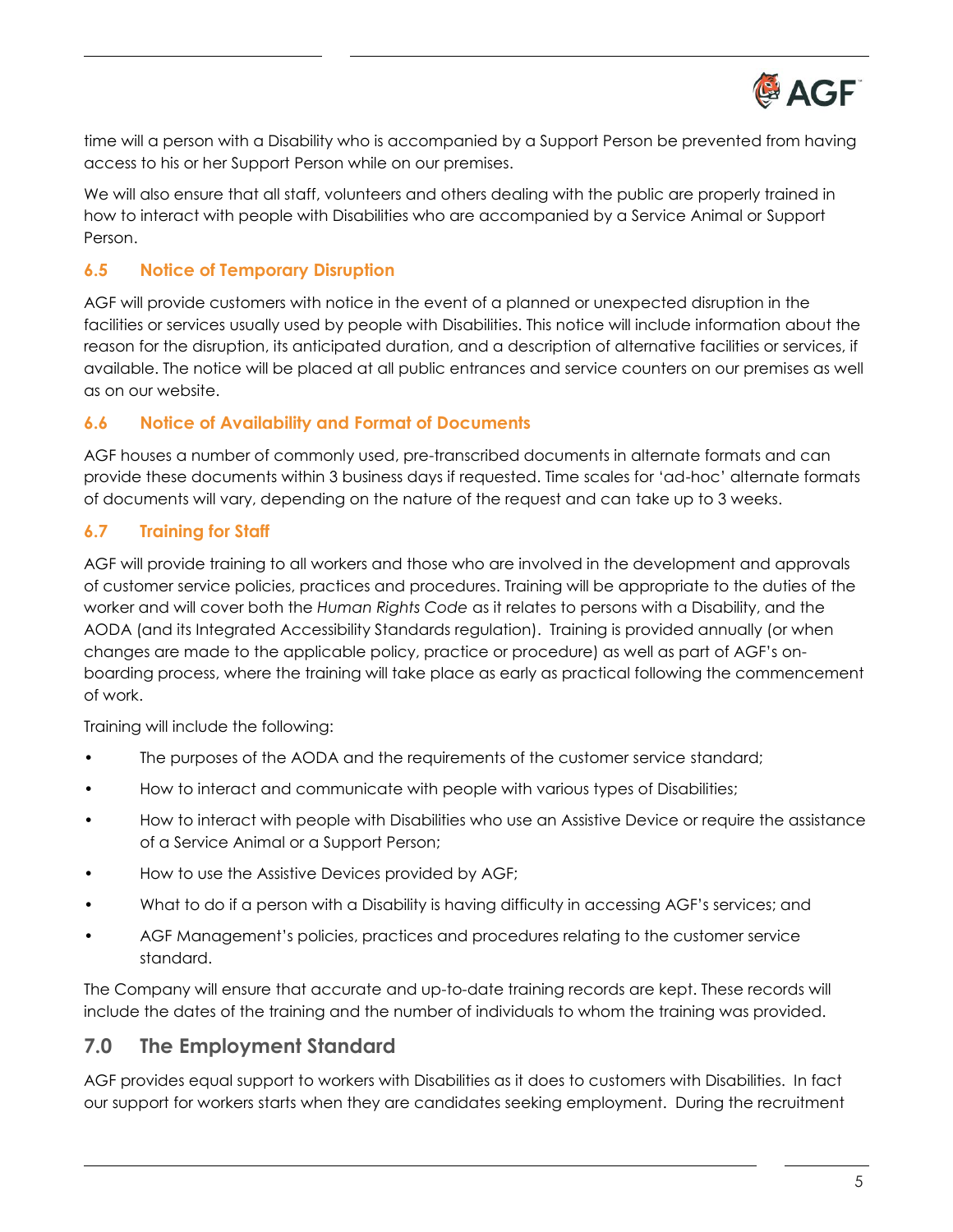

process AGF ensures that applicants are aware that those who need accommodation during the recruitment process will be provided with it upon request. We will consult with the individual requesting accommodation to ensure we provide or arrange suitable accommodation in a manner that takes into account the applicant's accessibility needs due to Disability.

AGF is committed to consult with any worker who requires accommodation as a result of a Disability. Accommodation required may include:

- Provision of information in accessible formats, required to perform their job, or generally available to all employees
- Communication supports
- Individualized workplace emergency response information
- Individualized accommodation plans
- Changes in our performance management and/or career development to accommodate individual accessibility needs arising from a Disability

AGF maintains a documented Return to Work procedure for workers who have been absent from work due to a Disability and who require Disability-related accommodation to return to work. The Return to Work document outlines, processes, procedures, roles and responsibilities amongst other information required to support an employee returning to work.

This Policy, along with other documentation on AGF's commitment to support individuals with Disabilities, is made available to employees on their first day of employment.

# **8.0 The Design of Public Spaces Standard**

AGF will work with contractors and building owners to ensure that new construction or renovations affecting AGF's workers or customers factors in the AODA requirements and that we take every available opportunity to support everyone's right to independence and dignity.

# **9.0 Modifications to this or other policies**

We are committed to developing customer service policies that respect and promote the dignity and independence of people with Disabilities. Therefore, no changes will be made to this policy before considering the impact on people with Disabilities. Any policy of AGF that does not respect and promote the dignity and independence of people with Disabilities will be modified or removed.

# **10.0 Feedback Process**

#### **10.1 Customers**

The ultimate goal of AGF is to meet and surpass customer expectations. Comments on our services regarding how well those expectations are being met are welcome and appreciated. Feedback regarding the way AGF provides services to people with Disabilities can be made as follows:

#### **AGF Investments and AGF subsidiaries**:

**In Person: AGF Senior Complaints Officer and/or Compliance Officer, 66 Wellington St W,** 31st floor, Toronto, Ontario, M5K 1E9, or